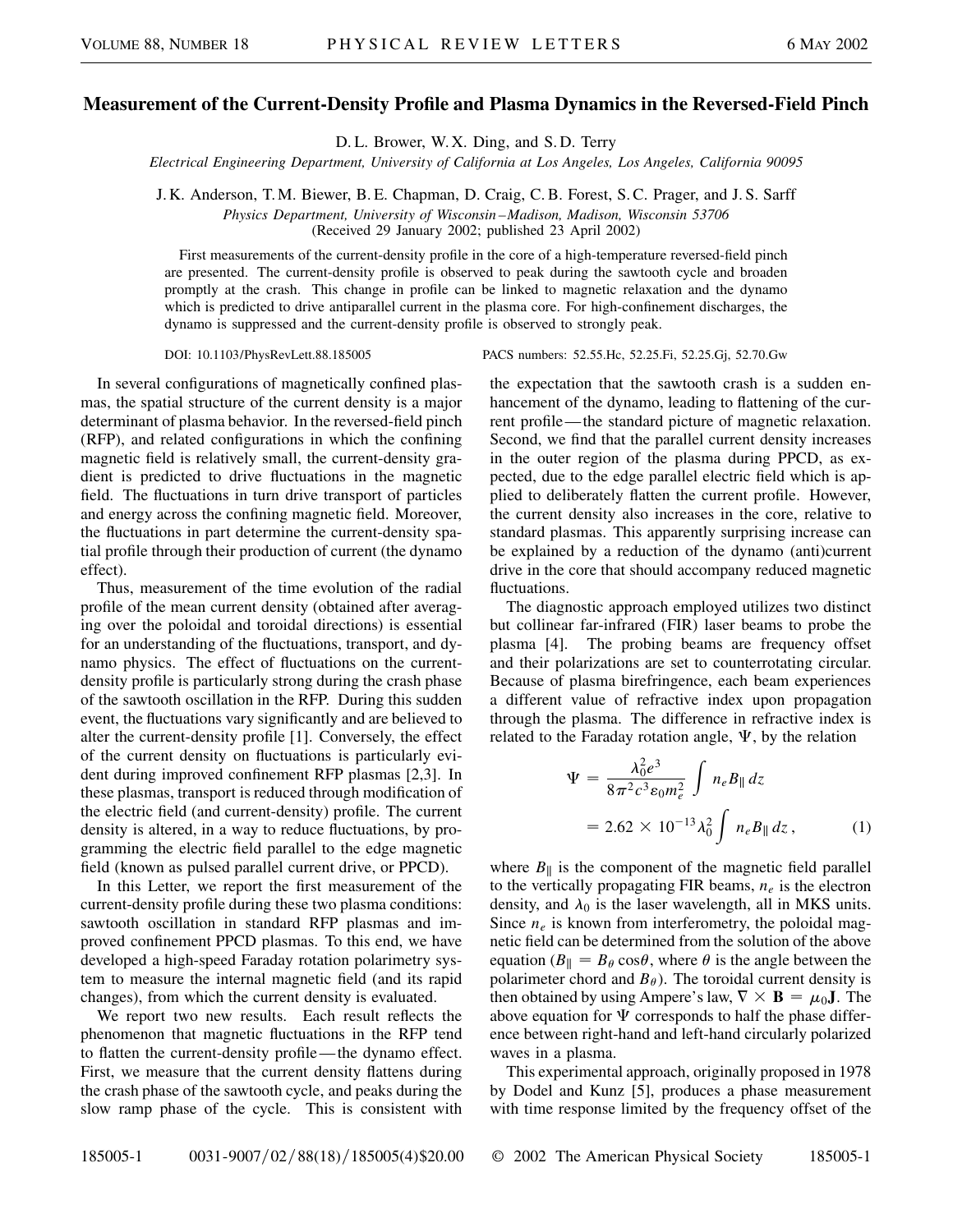two probing beams. The FIR laser beams are at nominal wavelength 432  $\mu$ m (694 GHz) and operated at a difference frequency of  $\Delta \omega / 2\pi \approx 750$  kHz. The 11 chord data are routinely sampled at 1 MHz with the difference frequency being aliased down to 250 kHz. This results in a maximum time response of 4  $\mu$ s, which is sufficient to follow the dynamics of interest in MST. Initial work on a single-channel system using a similar technique was done on ZT-40M [6]. A digital phase comparator technique is employed to extract the phase information for both the polarimeter and interferometer [7]. Typical polarimeter system rms noise levels are  $\approx 0.1^{\circ}$  at 100 kHz bandwidth. To obtain the necessary polarimetry and interferometry data, the system is first operated in polarimeter mode for 20–30 similar shots and then converted to interferometer mode for a similar number of shots to obtain the electron density. The data are ensemble averaged over the sawtooth cycle producing the average profile change over approximately 400 sawtooth events.

The MST reversed-field pinch is Ohmically heated and has major radius  $R_0 = 1.50$  m and limiter radius  $a =$ 0.51 m. Data presented are for plasmas with plasma current  $I_p = 400$  kA and nominal electron density  $n_e = 1 \times$  $10^{19}$  m<sup>-3</sup> using a deuterium working gas.

Faraday rotation data analysis presented in this paper involves the use of three independent techniques, of increasing complexity, to arrive at information on the current-density distribution. The simplest analysis yields the central current density (from the slope of the Faraday rotation profile at the center), the next analysis employs a fitting method to solve Eq. (1) and yields the toroidal current-density profile, and the most complex analysis utilizes a two-dimensional equilibrium reconstruction code (solving the Grad-Shafranov equation) to yield the current density as a function of magnetic surface coordinate. All three techniques provide consistent information on  $J(r)$ .

First, for chords with impact parameter  $(x)$  close to the magnetic axis,  $B_{\parallel}$  (=  $B_{\theta}$  cos $\theta$ ) becomes localized to the plasma core since contributions to  $\cos\theta$  along the chord come only from the plasma center. Through the use of Ampere's law in the limit  $r \Rightarrow 0, x \Rightarrow 0$ , Eq. (1) can be rewritten in terms of the current density on axis,  $J(0)$ , as

$$
J(0) = \frac{2}{\mu_0 c_F} \frac{d\Psi}{dx} \frac{1}{\int n_e f(r, \alpha) dz},
$$
 (2)

where  $c_F$  is a constant, and  $f(r, \alpha)$  represents the current profile shape [estimated from the total current  $I_p = I(0)$   $\int \mathcal{L}_{p}$   $\mathcal{L}_{p}$   $\mathcal{L}_{p}$   $\mathcal{L}_{p}$   $\mathcal{L}_{p}$   $\mathcal{L}_{p}$   $\mathcal{L}_{p}$   $\mathcal{L}_{p}$   $\mathcal{L}_{p}$   $\mathcal{L}_{p}$   $\mathcal{L}_{p}$   $\mathcal{L}_{p}$   $\mathcal{L}_{p}$   $\mathcal{L}_{p}$   $\$  $J(0)$   $\int 2\pi r f(r, \alpha) dr$ ]. This leaves us with a relation for J(0) which is proportional to the slope of the Faraday rotation signal across the magnetic axis,  $d\Psi/dx$ .

Since the density is known from independent interferometry measurements, Eq. (1) can be solved directly for the poloidal magnetic field. This involves spline fitting and inversion of both the interferometry and polarimetry data. Although the spline-fitting inversion technique is most general, a parametrized functional fitting method is the second approach used herein to handle the polarimetry data due to the limited number of chords and sensitivity to errors. The zero order (cylindrical) current-density profile shape chosen is of the form  $J_{\phi} = J(0) \left[ 1 - (r/a)^2 \right]$ <sup>*a*</sup>, with free parameters  $J(0)$  and  $\alpha$ . The functional estimate for the toroidal current density is used to calculate  $B_{\theta}$  in a cylindrical geometry from Ampere's law according to

$$
\mu_0 J_\phi = \frac{1}{r} \frac{d[rB_{\theta,\text{cyl}}(r)]}{dr}.
$$
 (3)

Then the large aspect ratio expansion is used to include toroidal curvature effects, leading to a correction term for the poloidal magnetic field:

$$
B_{\theta}(r) = B_{\theta, \text{cyl}}(r) \left[ 1 - \left( \frac{r}{R_0} + \frac{d\delta(r)}{dr} \right) \cos \theta \right], \quad (4)
$$

where  $\delta(r)$  is the Shafranov shift, which is a radially varying shift of the flux surfaces due to toroidal curvature of the plasma [8]. The Shafranov shift at the magnetic axis,  $\delta(0)$ , is a free parameter largely determined by the zero crossing point of the Faraday rotation profile and a quadratic dependence with minor radius is assumed,  $\delta(r)$  $\delta(0)$ [1 -  $(r/a)^2$ ]. A nonlinear least-squares fitting routine is used to adjust the free parameters and optimize the fit to the measured Faraday rotation profile along with the constraint of matching the total integrated current,  $I_p$ , as determined by Rogowski loops.

The third technique involves modeling using the equilibrium reconstruction code MSTFIT [9] which provides a toroidal equilibrium solution which best fits all of the magnetic and pressure data available. We also compare with a cylindrical equilibrium model reconstruction constrained by external magnetic measurements only [10,11]. This simple model has been widely used in RFP research.

Typical MST fast-polarimetry data for a standard sawtoothing discharge are shown in Fig. 1. All chords show



FIG. 1. (a) Plasma curent and average toroidal magnetic field. (b) Faraday rotation signals for standard Ohmic MST plasma. Sawtooth crashes are marked by spikes in the toroidal gap voltage,  $V_{tg}$ . Vacuum vessel center corresponds to  $x = 0$ .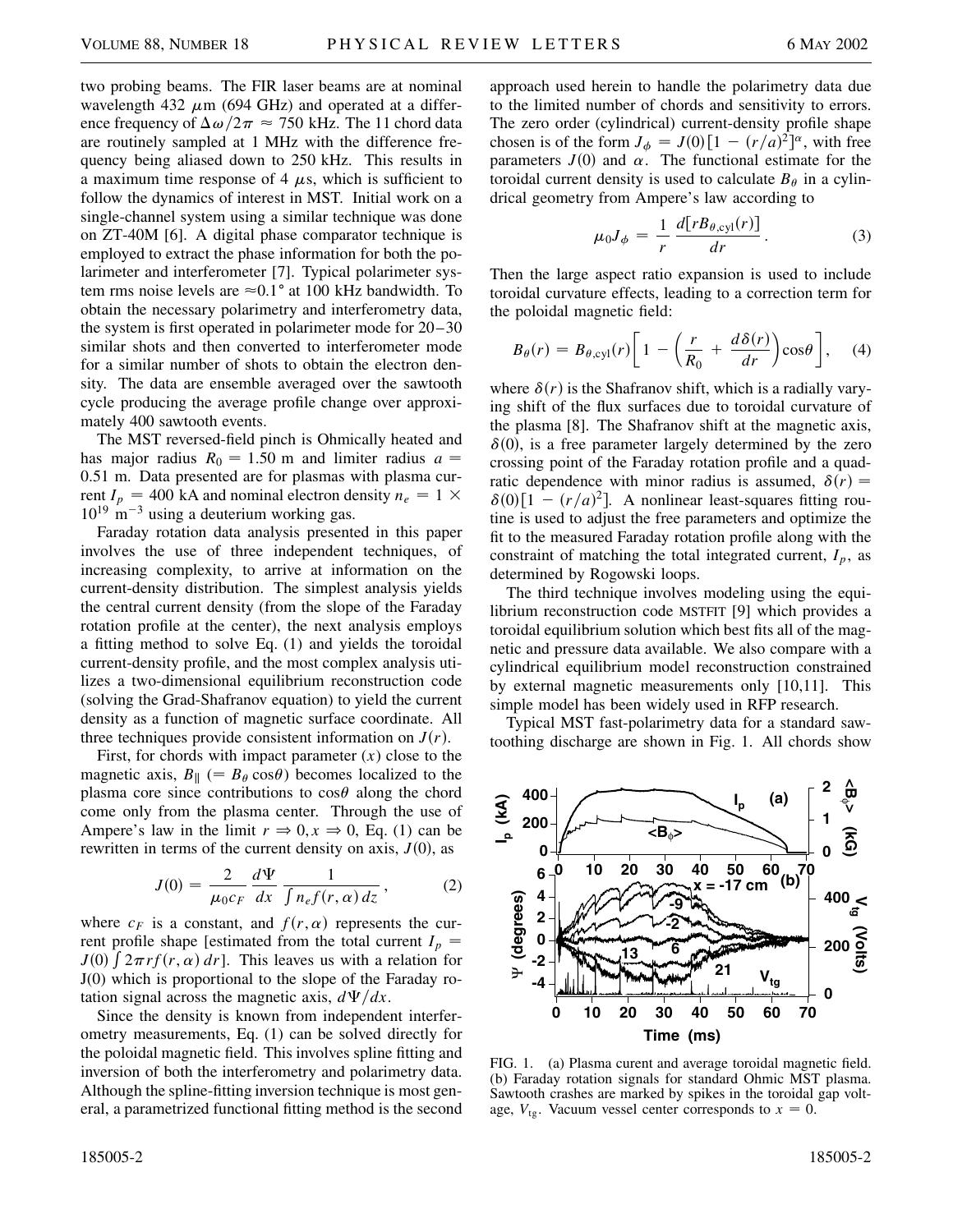a strong correlation with the sawtooth cycle, even during the setup phase of the discharge  $(0-10 \text{ ms})$ . Sawtooth crashes, characterized by changes in toroidal flux, are denoted by prompt increases in the average toroidal field,  $\langle B_{\phi} \rangle$ . As expected, the Faraday rotation angle changes sign about the magnetic axis due to a change in the direction of the poloidal magnetic field with respect to the polarimeter chords. The typical sawtooth crash or relaxation time scale is measured to be  $\approx 100 \mu s$ . The RFP sawtooth crash represents a discrete dynamo event. Since the polarimeter measures the line-integrated product of density and magnetic field [see Eq. (1)], changes observed in the Faraday rotation signal likely correspond to changes in both parameters. With these results, it is now possible to extract information on the plasma poloidal magnetic field, current density profile, and their temporal evolution.

Here, for the first time, direct experimental measurement shows that the current density on axis drops by 20% during the relaxation towards the Taylor minimum energy state [12]. Comparison of  $J(0)$  estimated from Eq. (2) with  $J(0)$  from the simple cylindrical equilibrium model [10,11] is shown in Fig. 2, and the two agree quite well in both absolute value and temporal history. The agreement, within measurement errors of  $\sim$ 10%, bolsters confidence in both the measurement technique and the cylindrical equilibrium model. The current-density decrease at the sawtooth crash can potentially be explained by the MHD dynamo which is predicted to drive antiparallel current in the plasma core [1].

Faraday rotation profiles, taken from the ensembled data, at times immediately before  $(-0.25 \text{ ms})$  and after  $(+0.25 \text{ ms})$  the sawtooth crash are shown in Figs. 3(a) and 3(b). The magnetic axis corresponds to the point where  $\Psi = 0$  and is shifted approximately 4–5 cm outward from the center of the conducting boundary. Reduced slope  $\left(\frac{d\Psi}{dx}\right)$ , proportional to reduced current density on axis, is evident for the central chords after the sawtooth crash. The maximum rotation angle (absolute value) is larger on the inboard side due to the toroidal geometry.

By use of the functional fitting technique, toroidal current density  $(J_{\phi})$  profiles corresponding to times before and after the sawtooth crash are generated and shown in Fig. 4(a). Corresponding fits to the measured Faraday profiles are shown as solid lines in Figs. 3(a) and 3(b). The toroidal current density indicates a clear reduction in the plasma core,  $r < 0.2$  m, and increase towards the outside,  $r > 0.2$  m, immediately after the sawtooth crash. The decreased interior current density is in excellent agreement with Fig. 2. After the crash, the flattened profile begins to slowly narrow and peak on axis until the next sawtooth or relaxation event. The toroidal current density is very small in the edge where the toroidal field reverses and the parallel direction is predominantly poloidal.

The toroidal current density determined from the equilibrium reconstruction code MSTFIT is shown in Fig. 4(b). Inputs to the toroidal equilibrium code include the external magnetics, pressure profiles, motional Stark effect measurements of  $B(0)$ , as well as the Faraday rotation data. The corresponding fits to the Faraday rotation profile [see Figs. 3(a) and 3(b)] are nearly indistinguishable from the functional fit result, and both match the measured Faraday rotation profile quite well. The current-density profile is very sensitive to changes in the Faraday profile. Differences in toroidal current-density shape between the functional fit and equilibrium reconstruction approaches provide an indication of errors in the resulting profiles. Both results show the same general features of a peaking current-density distribution which flattens significantly at the sawtooth crash.

High-confinement plasmas are achieved in MST by inductively driving poloidal (parallel) current in the edge through PPCD. PPCD acts to suppress sawteeth and the  $m = 0$ , 1 resistive tearing modes that limit energy and particle confinement in RFP plasmas [2,3]. Field reversal is maintained via external drive rather than the dynamo. For these improved-confinement plasmas, both the energy and the particle confinement time are observed to increase tenfold [2,3]. As shown in Fig. 4, from both the functional fit and MSTFIT equilibrium reconstruction, distinct peaking of the toroidal current density in the plasma core is observed



**4 4** Ψ **(degrees)**  $\frac{1}{2}$  (degrees) **2 2 0 0 -2 -2 (a) before (b) after -4 -4 1.0 1.5 2.0 1.0 1.5 2.0 R (m) R (m)**

FIG. 2. Comparison of  $J(0)$  through the sawtooth cycle as determined from Eq. (2) (solid line), cylindrical equilibrium model (open circles,  $\beta = 7\%$ ), and functional fit analysis (open triangles). Ensembled data are used.

FIG. 3. Measured Faraday rotation profiles at times (a) 0.25 ms before and (b) 0.25 ms after the sawtooth crash. Symbols represent the measurement points (error bars approximately equal symbol size), solid lines the functional fit, and dashed lines the MSTFIT matching.